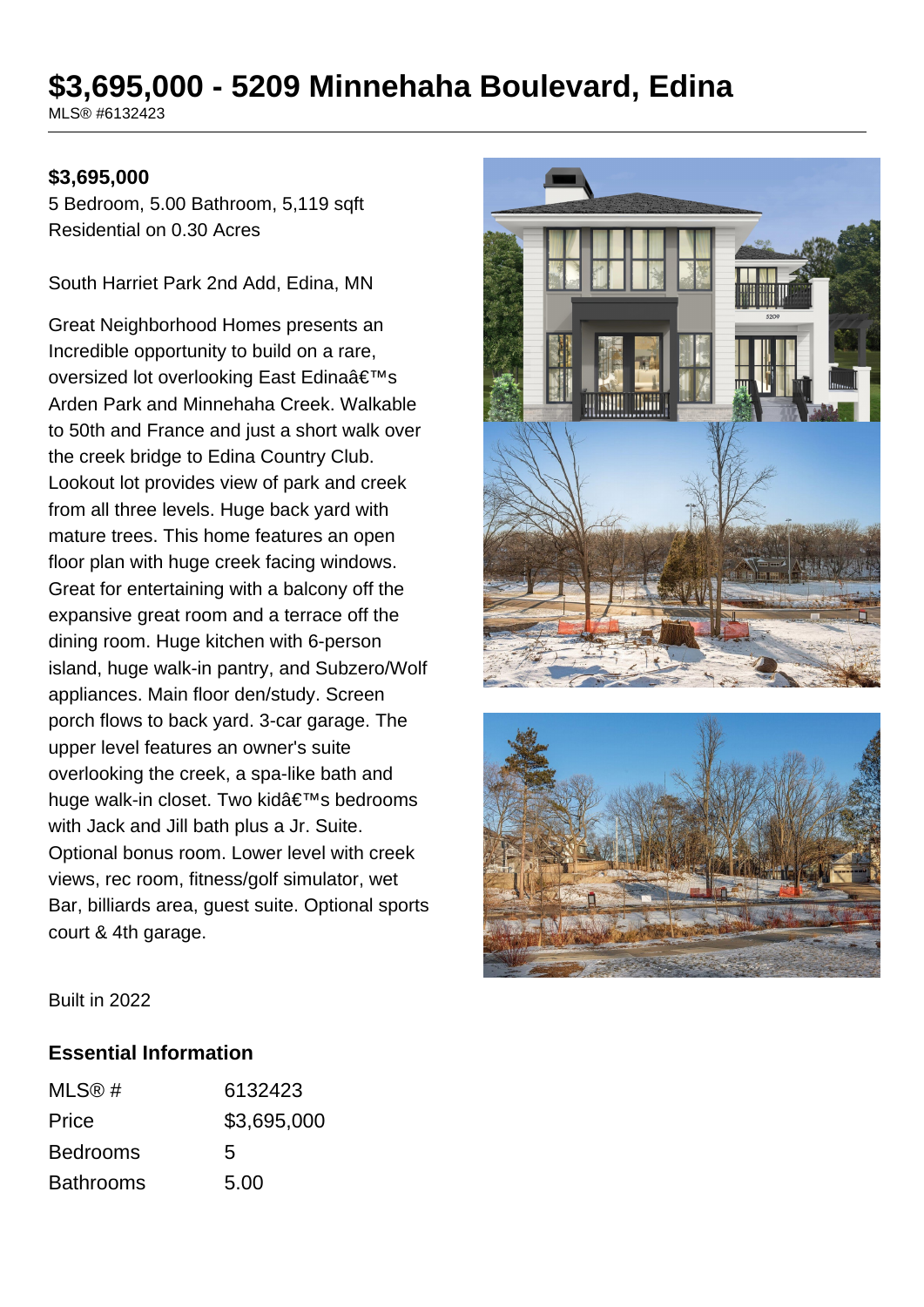| <b>Full Baths</b>     | 1                              |
|-----------------------|--------------------------------|
| <b>Half Baths</b>     | 1                              |
| <b>Square Footage</b> | 5,119                          |
| Acres                 | 0.30                           |
| <b>Year Built</b>     | 2022                           |
| <b>Type</b>           | Residential                    |
| Sub-Type              | <b>Single Family Residence</b> |
| <b>Style</b>          | <b>Single Family Residence</b> |
| <b>Status</b>         | Active                         |

# **Community Information**

| Address                | 5209 Minnehaha Boulevard                                                                                                                    |
|------------------------|---------------------------------------------------------------------------------------------------------------------------------------------|
| Subdivision            | South Harriet Park 2nd Add                                                                                                                  |
| City                   | Edina                                                                                                                                       |
| County                 | Hennepin                                                                                                                                    |
| <b>State</b>           | <b>MN</b>                                                                                                                                   |
| Zip Code               | 55424                                                                                                                                       |
| <b>Amenities</b>       |                                                                                                                                             |
| # of Garages           | $\overline{4}$                                                                                                                              |
| Garages                | Attached Garage, Insulated Garage, Concrete                                                                                                 |
| <b>Interior</b>        |                                                                                                                                             |
| Appliances             | Cooktop, Wall<br>Oven, Microwave, Exhaust<br>Fan, Dishwasher, Refrigerator, Washer, Dryer, Water<br>Softener<br>Owned, Air-To-Air Exchanger |
| Heating                | <b>Forced Air, Radiant Floor</b>                                                                                                            |
| Cooling                | <b>Central Air</b>                                                                                                                          |
| Fireplace              | Yes                                                                                                                                         |
| # of Fireplaces        | 1                                                                                                                                           |
| <b>Exterior</b>        |                                                                                                                                             |
| <b>Lot Description</b> | Tree Coverage - Medium                                                                                                                      |
| Roof                   | Asphalt                                                                                                                                     |
| Construction           | <b>Brick/Stone, Fiber Cement</b>                                                                                                            |
|                        |                                                                                                                                             |

### **School Information**

District Edina

## **Additional Information**